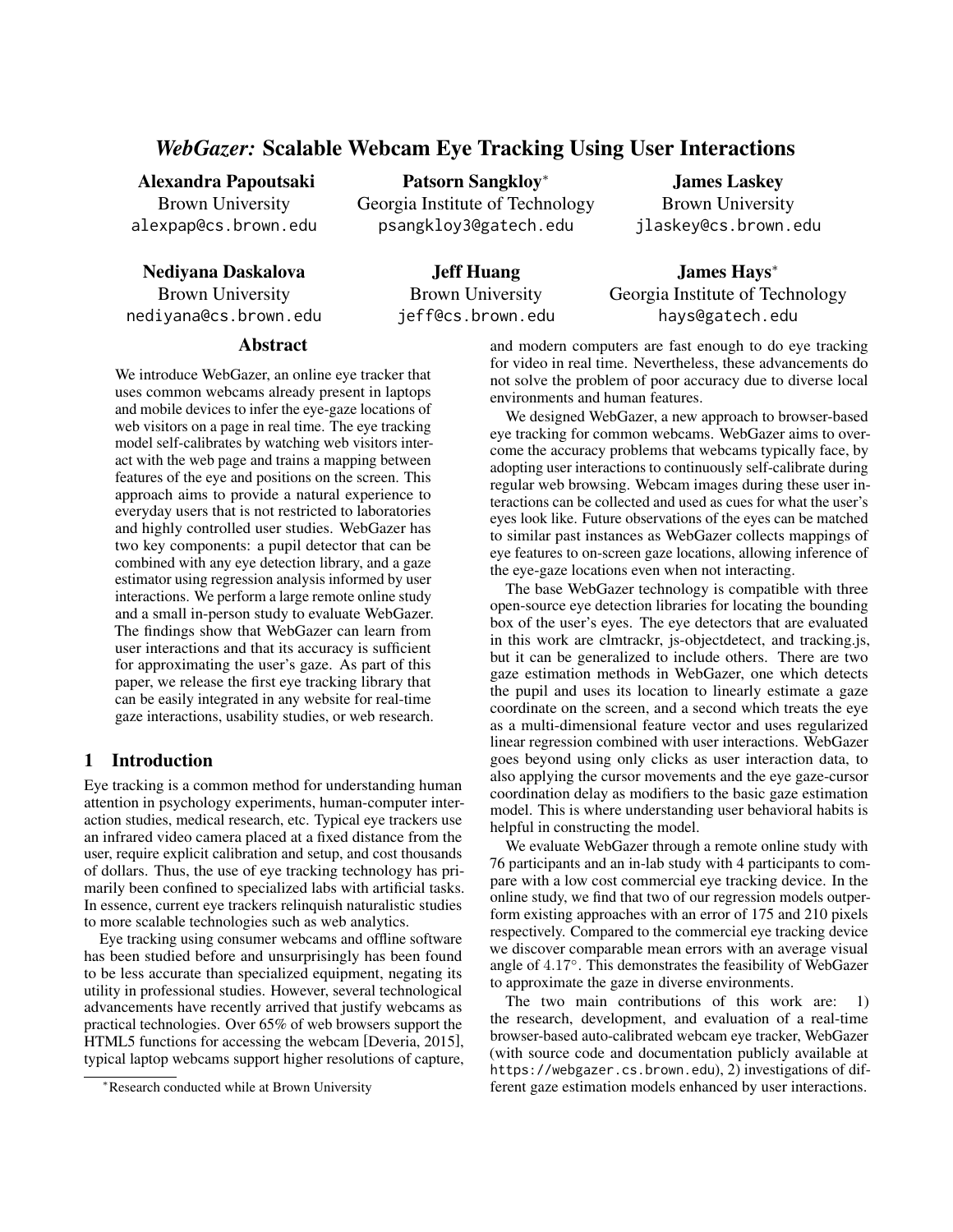## 2 Related Work

## 2.1 Webcam Eye Tracking

There have been few published attempts at using *webcams* for eye tracking. Such methods typically involve an explicit calibration phase and are unsurprisingly less accurate than infrared eye trackers [Hansen and Pece, 2005]. One of the first appearance-based methods used video images of mobile cameras to train neural networks [Pomerleau and Baluja, 1993]. [Lu *et al.*, 2011] introduced an adaptive linear regression model which needs sparse calibration but is sensitive to head movement. [Lu *et al.*, 2012] overcame this using synthetic images for head poses, but need extensive calibration.

Another line of research uses image saliency to estimate user gaze for calibration purposes [Sugano *et al.*, 2010], but saliency is only a rough estimate of where a user is looking. [Alnajar *et al.*, 2013] introduced a webcam eye tracker that self-calibrates with pre-recorded gaze patterns, but still require users to view "ground truth" gaze patterns. PACE is a desktop application that performs auto-calibrated eye tracking through user interactions [Huang *et al.*, 2016]. TurkerGaze [Xu *et al.*, 2015] is a webcam based eye tracker deployed on Amazon Mechanical Turk that predicts saliency on images. WebGazer differs from these implementations by being the first browserbased model to self-calibrate on real time via gaze-interaction relationships which are readily available. WebGazer can be incorporated into any website to perform gaze tracking almost instantaneously and without inhibiting the user's natural behavior through explicit calibration.

### 2.2 Gaze-Cursor Relationship

Lab studies involving eye tracking during web browsing have been commonly used to track visual attention, and our user interaction model partially builds on these findings. Past research has found a correlation between gaze and cursor positions [Chen *et al.*, 2001; Guo and Agichtein, 2010; Liebling and Dumais, 2014; Rodden *et al.*, 2008]. Cursor movements can determine relevant parts of the web page with varying degrees of success [Shapira *et al.*, 2006]. [Buscher *et al.*, 2008] used eye tracking features to infer user interest and show that this can improve personalized search. [Buscher *et al.*, 2009] demonstrated the value of gaze information for building models that predicted salient regions of web pages, while [Cole *et al.*, 2011] built reading models operating on eye tracking data to investigate information acquisition strategies.

Another line of research primarily asks whether cursor movements can be used as a substitute for eye tracking, but not enhance it. An early study by [Chen *et al.*, 2001] showed that the distance between gaze and cursor was markedly smaller in regions of the page that users attended. [Rodden *et al.*, 2008] and [Guo and Agichtein, 2010] identified a strong alignment between cursor and gaze positions and found that the distance between cursor and gaze positions was larger along the x-axis. [Lagun and Agichtein, 2015] created a model that combines user interactions and saliency to predict searchers' attention. Inferring the gaze location using webcams can be more powerful than the above approaches as the cursor can be idle for long periods. Webcam video frames can inform gaze prediction algorithms even when no user interactions take place.

## 3 WebGazer

We develop WebGazer, a self-calibrating client-side eye tracking library written entirely in JavaScript that trains various regression models that match pupil positions and eye features with screen locations during user interactions. WebGazer can predict where users look within any device with a browser that supports access to the webcam. A few lines of JavaScript can integrate WebGazer in any website and perform eye tracking once the user starts using the web page naturally.

WebGazer is relatively simple from a computer vision point of view—it has no explicit 3D reasoning as found in more sophisticated trackers [Hansen and Ji, 2010]. This simplicity allows it to run in real time through browser JavaScript. Lack of 3D reasoning would typically make brittle predictions, but the primary novelty of WebGazer is being able to constantly self-calibrate based on cursor-gaze relationships. Not only does this eliminate the need for initial calibration sessions, but it means users are free to move and WebGazer will learn new mappings between pupil position, eye features, and screen coordinates.

As WebGazer is agnostic about face and eye detection algorithms, we incorporated and evaluated it using three different facial feature detection libraries: clmtrackr [Mathias, 2014], js-objectdetect [Tschirsich, 2012], and tracking.js [Lundgren *et al.*, 2014]. All three implement different vision algorithms in JavaScipt. Js-objectdetect and tracking.js detect the face and eyes and return rectangles that enclose them. Instead of using the whole video frame we first perform face detection for finer-scale eye detection on its upper half, speeding up gaze prediction and suppressing false positives. Clmtrackr performs a more realistic fitting of the facial and eye contour. To provide consistent input for WebGazer, we use the smallest rectangle that fits the eye contour.

### 3.1 Pupil Detection

Having detected the eye regions, WebGazer next identifies the location of the pupil, making three assumptions: i) the iris is darker than its surrounding area, ii) it is circular, and iii) the pupil is located at its center. These assumptions are not always true but in practice they hold often enough to get real time results with reasonable accuracy. To identify the pupil, we search over all offsets and scales for the region with the highest contrast to its surrounding area. This exhaustive search is made efficient by using a summed area table or integral image.

### 3.2 Eye Features

The pupil location as a 2D feature can potentially fail to capture the richness of the eye's appearance. An alternative is to *learn* a mapping from pixels to a gaze location. For this we extend TurkerGaze [Xu *et al.*, 2015] and represent each eye as a  $6 \times 10$  image patch. We follow up with grayscaling and histogram equalization, resulting with a 120D feature that is input into the linear regression algorithms described below. TurkerGaze uses only clmtrackr but we apply these steps to all three eye detection libraries. Unlike TurkerGaze, WebGazer does not require users to stare at calibration points nor remain motionless. It also does not perform offline post-processing as its goal is live operation instead of image saliency prediction.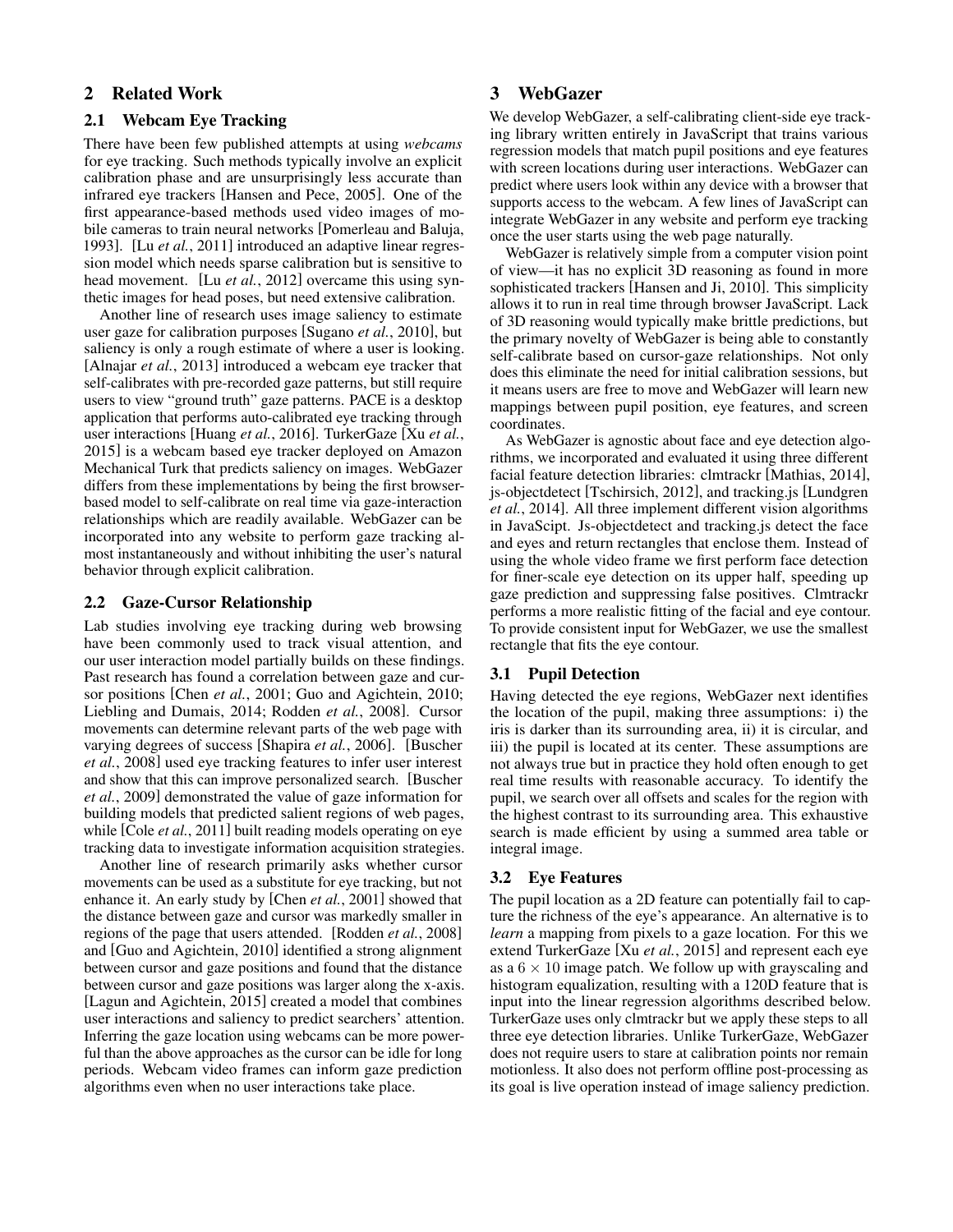### 3.3 Mapping to Screen and Self-Calibration

To match the pupil locations and eye features to screen coordinates, we must find a mapping between the 2D and 120D vectors respectively and the gaze coordinates on the device. This relationship is complex—it depends on the 3D position and rotation of the head with respect to the camera and screen, requiring careful calibration and expensive computation. We instead rely on continual self-calibration through user interactions that normally take place in web navigation.

For the self-calibration, we assume that when a user interaction takes place then the gaze locations on the screen match the coordinates of that interaction. [Huang *et al.*, 2012] showed that the gaze-cursor distance averages 74 pixels the moment a user clicks. Since that distance can be task-dependent, we simplify our analysis by assuming that the gaze and cursor align perfectly during clicks. This assumption is general enough to allow any website to use WebGazer for diverse environments and tasks. Here we focus on clicks and cursor movements but WebGazer can be extended to other types of user interactions.

#### Mapping Pupil Coordinates

Based on the previous assumption, we get a series of training examples. Without loss of generality, we examine the x-axis estimation case. We obtain  $N$  pupil location training examples  $\mathbf{x} = (x_1, ..., x_N)$  and their corresponding click observations on the display  $\mathbf{t} = (D_{x1},...,D_{xN})$ . These are considered true gaze locations. Using a simple linear regression model, we obtain a function  $f(\mathbf{v}) \to D_x$  which given a pupil feature vector v predicts the location of the gaze on the screen along the x-axis. The function is  $f(\mathbf{v}) = \phi(\mathbf{x})^T \mathbf{w}$  where  $\phi(\mathbf{x})$  is a basis function and w is a vector of weights that satisfy:

$$
\underset{\mathbf{w}}{\text{minimize}} \sum_{x_i \in \mathbf{x}} ||D_{xi} - f(x_i)||_2^2 \tag{1}
$$

#### Mapping Eye Features

To match eye pixels to gaze locations, we implement a ridge regression (RR) model [Hoerl and Kennard, 1970] that maps the 120D eye feature vector to the display coordinates  $(D_x, D_y)$ for each click. With just a few clicks, this regularized linear regression can produce relatively accurate predictions. In addition, its linearity keeps it simple and avoids overfitting due to the regularization, leading to fast-performing evaluation at run time.

Again without loss of generality, we consider the ridge regression function for the x-coordinate prediction:  $f(\mathbf{v}) \rightarrow$  $\overline{D_x}$ . This function is also  $f(\mathbf{v}) = \phi(\mathbf{x})^T \mathbf{w}$  and again depends on a vector of weights w which is estimated as:

minimize 
$$
\sum_{x_i \in \mathbf{x}} ||D_{xi} - f(x_i)||_2^2 + \lambda ||\mathbf{w}||_2^2
$$
 (2)

The last term  $\lambda$  acts as a regularization to penalize overfitting. Here, we set  $\lambda$  to  $10^{-5}$ , the same value that the authors of TurkerGaze used in their model.

The calculation of the weight vector, in matrix notation is:

$$
\mathbf{w} = (X^T X + \lambda I)^{-1} X^T Y \tag{3}
$$

where  $X$  is the design matrix of eye features and  $Y$  is the response vector of display coordinates.

Next, we build on the ridge regression model using research on human vision and on the nature of user interactions.

### Extra Samples within a Fixation Buffer

Human vision is governed by different types of eye movements that when combined, allows us to examine and perceive targets within our visual field. The two major types of eye movements are saccades and visual fixations, where eyes stabilize on a specific area for an average of 200–500ms [Rayner, 1998]. Perceiving information is activated during fixations, thus they are traditionally used to gain insights into human attention.

In this study, we use the above concepts to inform the ridge regression model. We extend our assumption that gaze and cursor positions align when users click with the assumption that a fixation has preceded the click. Given that, we keep a temporal buffer that stores all eye features within 500ms. When a click occurs, we examine in increasing temporal order the predicted gaze coordinates against the ones corresponding to the moment of the click. Consequently, we add all predictions that occurred within 500ms and at most 72 pixels away from the predicted gaze locations at the moment of the click to the regression. These samples can potentially enrich the accuracy of the predictions made by the ridge regression.

#### Sampling Cursor Movements

Different studies have shown that there is a strong correlation between cursor and gaze locations when users move their cursor intentionally, e.g. to click on a target [Hauger *et al.*, 2011]. When the cursor remains idle though, the distance between them grows, making it a good signal only when active.

In our research, we explore the applicability of introducing cursor behavior in the ridge regression model (RR+C). We alter the ridge regression model by adding weights to the samples by introducing to Equation 3 the diagonal matrix  $K$ that contains the weights for each sample along the diagonal:

$$
\mathbf{w} = (X^T K X + \lambda I)^{-1} X^T K Y \tag{4}
$$

We keep the same assumption as before: gaze and cursor locations align when clicks occur. Click events are given a full unit weight. Every time the cursor moves, we assign to its corresponding position a weight of 0.5 and assume it corresponds to the predicted gaze location. We decrease the weight of each cursor position by 0.05 every 20ms. This allows a cursor location to contribute to the regression model for at most 200ms, a duration comparable to a fixation. Thus, when the cursor is idle, this model falls back to the original simple ridge regression (RR) where only clicks train WebGazer.

### Combining Fixations and Cursor Movements

We also explore the combination of the two last models (sampling within a fixation buffer and sampling cursor movements) with the simple ridge regression (RR+F+C). As the evaluation of WebGazer is based on the moments that clicks occur, we wanted to have a more accurate and enhanced model that would provide predictions even when the cursor remains idle. As such, we build a regression model that matches gaze with click locations, includes extra samples within a fixation buffer, and uses cursor movements only when the cursor is moving.

## 4 Experiment Design

### 4.1 Remote Online Large-Scale Study

We conducted a remote online user study to evaluate the accuracy and feasibility of performing eye tracking with WebGazer.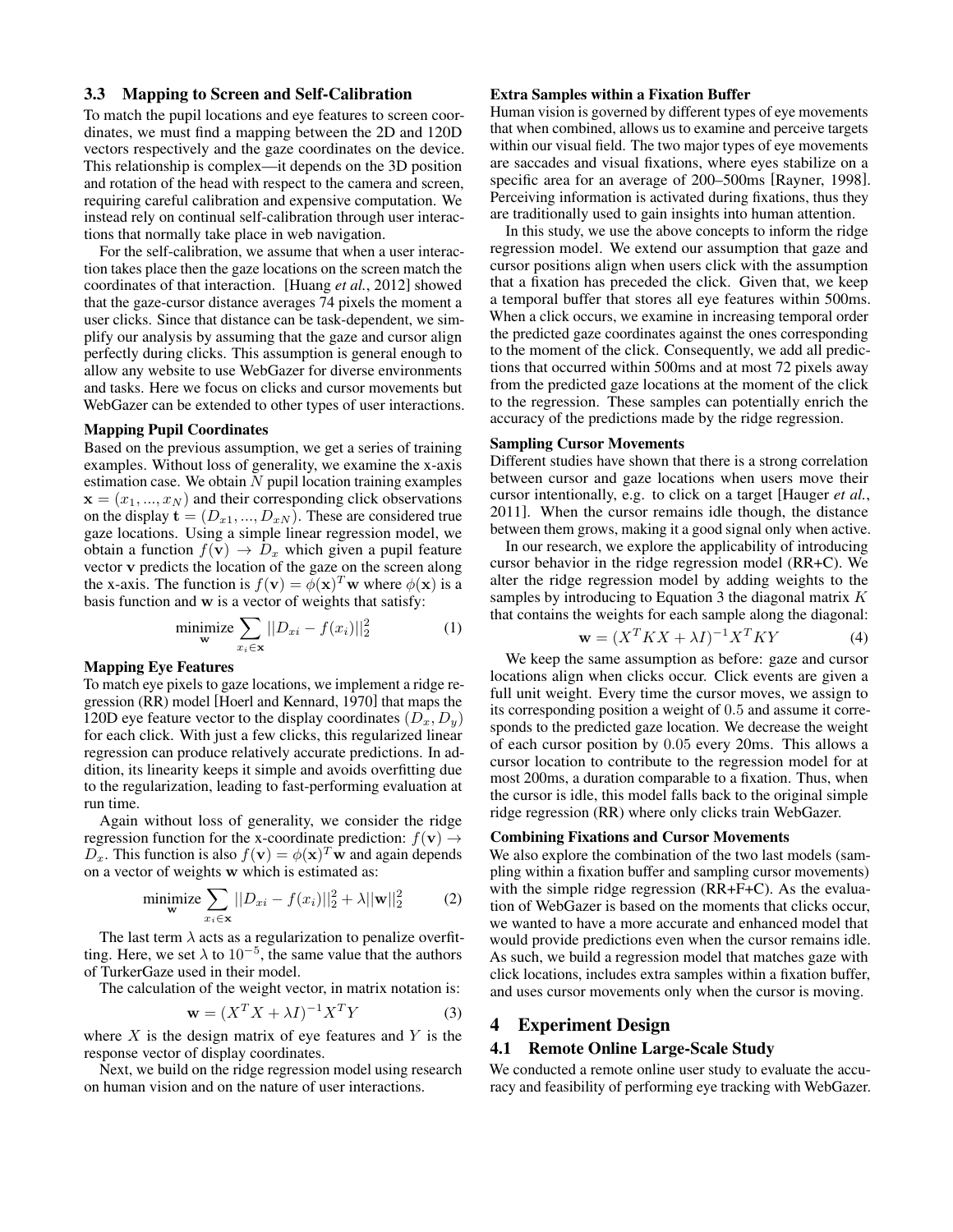A consent form was presented to the participants and a compatibility test detected if their browsers could access the webcam. Upon agreement, they were assigned two types of tasks. WebGazer was integrated in all task pages and each user was uniquely identified. All parameters were reset between pages.

The first type of tasks emulated reading and interacting with content, two typical behaviors in web pages. Participants had to fill a quiz with 40 yes/no questions. The answers could be given by selecting one of two radio buttons per question. Each row included 3 questions that spanned across the whole width of the display and resulted in a grid of 14 rows.

The second type of tasks included selecting a target as part of a standard Fitts' Law study using the multidirectional tapping task suggested by the ISO9241-9 standard [Soukoreff and MacKenzie, 2004] which measures usability. Participants had to click on a circular target that appeared in 11 locations on a circular grid as seen in Figure 1. The active target would be shown in red color while the 10 inactive targets were gray. The distance between two consecutive locations of the active target was 512 pixels, while its radius was 12 pixels. For each target selection task, participants had to successfully click on the red target 40 times. Note that Figure 1 is a composite image demonstrating the facial feature detection and predictions made by different regression models. The camera video and the predictions were never shown to the participants.



Figure 1: Composite image demonstrating the experimental setup for the target selection task. Clmtrackr is used for facial feature detection. Predictions from different regression models are depicted with different colors. Users aim at the red target.

For both types of tasks, eye detection was performed with one of the following facial feature detection libraries: clmtrackr, js-objectdetect, and tracking.js. This resulted in six trials, as both tasks were assessed using the three eye detection libraries. Each trial was introduced with a verification page showing instructions for the upcoming task along with the video captured by the users' webcam so that they could adjust their position and ambient lighting to ensure that their face, eyes, and pupils were correctly captured. The quiz tasks always preceded the target selection tasks. The order of the facial feature detectors was uniformly and randomly selected.

After all the trials were completed, participants filled a short demographic questionnaire inquiring their age, gender, handedness, vision, any feedback, and optionally their emails so that they could enter a raffle. Participants were free to move and no chin-rest was used. This approach differs from the traditional practices in research employing eye tracking as it allows users to use eye tracking at the convenience of their own space and while behaving naturally.

## **Participants**

82 participants (40 female, 42 male), mainly college students and young professionals, were recruited through universitywide mailing lists, and entered a raffle for ten \$50 Amazon gift cards. They were between 18 to 42 years old  $(M = 25.6,$  $SD = 4.2$ ; 39 had normal vision, 25 wore glasses, and 18 wore contact lenses. All participants used Google Chrome or Firefox. The experiment lasted an average of 9.9 minutes.

Six participants were excluded due to technical issues. Overall there were 20,251 clicks, 18,657 predictions for the simple linear regression and 19,545 for each ridge regression model.

#### 4.2 In-Person Small-Scale Study

WebGazer's ability to infer the gaze location is based on the assumption that the gaze and cursor locations match during a click. To evaluate this claim and assess the accuracy of WebGazer throughout the interaction of a user with a page, we ran a smaller-scale study to gain a better insight on webcam eye tracking and how it compares to commercial eye trackers. We repeated the same procedures as with the remote large-scale user study, but in a lab using Tobii EyeX, a 50Hz commercial interaction eye tracker primarily used for development of interactive applications. We recorded the predictions made by Tobii EyeX and WebGazer throughout the duration of the user study even when clicks were not occurring.

The experiment was conducted with a chin rest on a desktop PC with Windows 7 and Google Chrome in a maximized window. A Samsung SyncMaster 2443 24-inch monitor with a resolution of 1920 by 1200 pixels was used with a Logitech Full HD C920 USB webcam, from a distance of 59cm from the user. We recruited 5 college students (2 female, 3 male) that performed the same study as described earlier. Their ages ranged from 19 to 30 years  $(M = 23, SD = 4.3)$ . Four had normal vision, and one wore contact lenses. The study lasted 7.2 minutes on average.

One participant was excluded due to technical problems. Overall there were 962 clicks with 802 predictions derived from the simple linear regression model and 866 from all the rest. Predictions were tracked throughout the study, even when the user would not interact with the page.

### 5 Results

#### 5.1 Evaluating Predictions From Online Study

To measure the performance of WebGazer, we compute the Euclidean distance between the location of a click and the corresponding predicted gaze location. This distance is measured in pixels as we cannot control the positioning of the online users or know the resolution of their monitors.

As part of the study we required that for a user to complete a task, they would have to perform at least 40 clicks. This number increases when accidental clicks happen. We normalize the results across all participants and map them to 50 clicks.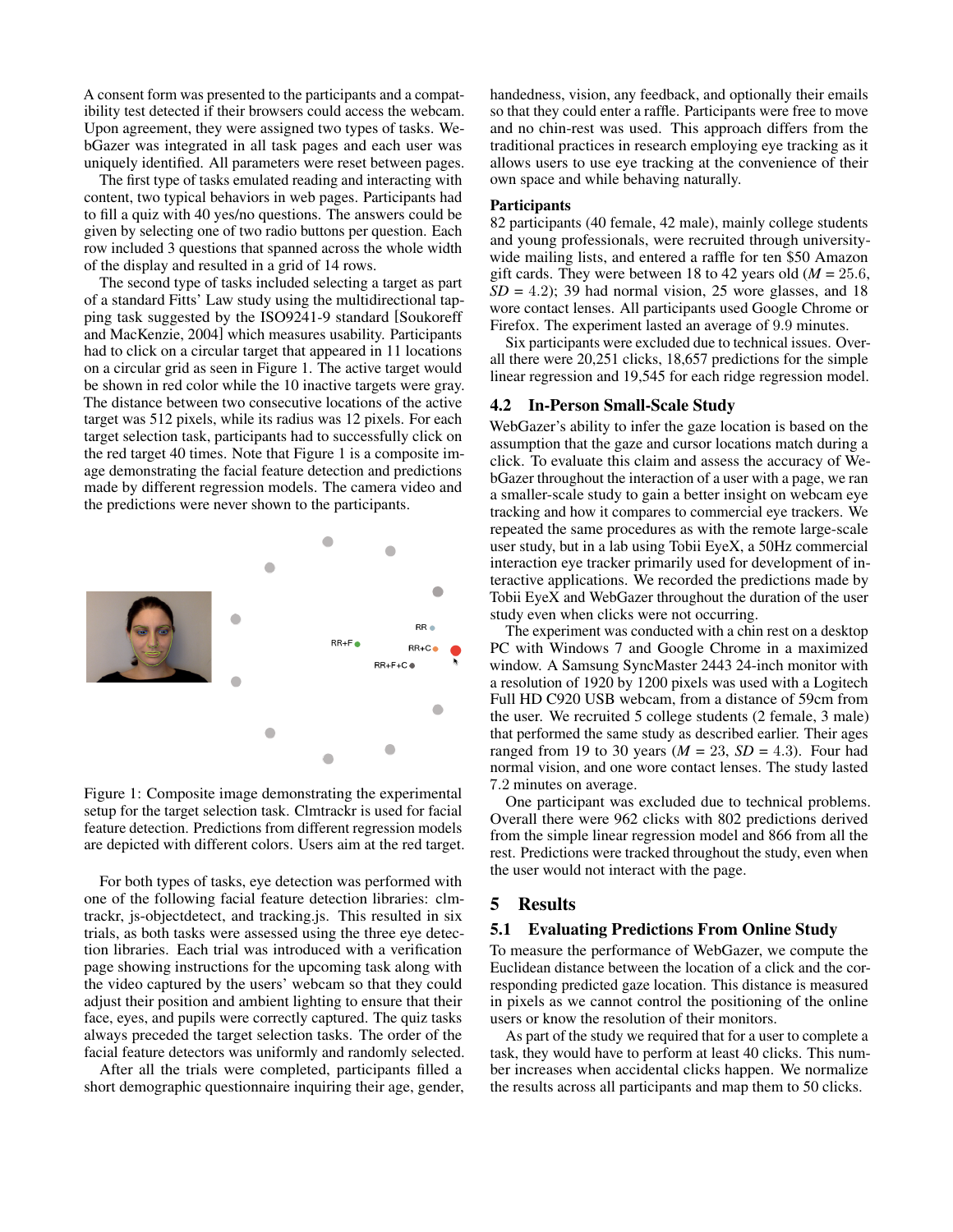|              | Ouiz/<br>Clmtrackr |           | Target/<br>Clmtrackr |           | Ouiz/<br>Js-object. |           | Target/<br>Js-object. |           | Ouiz/<br>Tracking.js |           | Target/<br>Tracking.js |           | All Tasks/<br><b>Libraries</b> |           |
|--------------|--------------------|-----------|----------------------|-----------|---------------------|-----------|-----------------------|-----------|----------------------|-----------|------------------------|-----------|--------------------------------|-----------|
| <b>Model</b> | M                  | <b>SD</b> | M                    | <b>SD</b> | M                   | <b>SD</b> | M                     | <b>SD</b> | M                    | <b>SD</b> | M                      | <b>SD</b> | M                              | <b>SD</b> |
| Linear       | 245.4              | 82.5      | 227.9                | 37.5      |                     | 82.8      | 230.0                 | 36.1      | 311.9                | 112.2     | 260.7                  | 29.6      | 256.9                          | 75.0      |
| <b>RR</b>    | 207.6              | 87.5      | 165.8                |           | 248.5               | 80.8      | 197.3                 | 58.8      | 309.8                | 111.7     | 275.1                  | 47.1      | 232.4                          | 92.3      |
| $RR + F$     | 247.4              | 91.3      | 207.4                | 78.7      | 257.8               | 87.1      | 218.6                 | 65.4      | 308.1                | 111.9     | 275.7                  | 49.1      | 251.5                          | 89.0      |
| $RR+C$       | 18.7               | 55.4      | 104.5                | 55.1      | 167.3               | 67.8      | 160.7                 | 54.6      | 258.7                | 115.8     | 251.8                  | 55.8      | 74.9                           | 91.6      |
| $RR + F + C$ | 180.8              | 75.5      | 157.0                | 69.7      | 208.7               | 82.5      | 206.1                 | 61.3      | 263.0                | 14.2      | 255.4                  | 52.4      | 210.6                          | 86.3      |

Table 1: Mean (*M*) and standard deviation (*SD*) of prediction errors measured in pixels across all regression models and combinations of tasks and libraries. The mean is obtained from averaging across the 76 online participants.

### Simple Linear vs. Ridge Regression

First, we compare the accuracy of the simple linear regression model that maps the pupil location to display coordinates against the ridge regression model that maps the 120D eye feature vector. Across all clicks, the mean error from the linear regression model is 256.9 pixels (*SD* = 75.0). Similarly, the mean distance between the location of a click and the prediction made by the ridge regression model is 233.4 pixels  $(SD = 92.3)$ . The means and standard deviations of each combination of task type and eye detection library are reported in Table 1.

We average the error across all clicks for each participant. A Mann-Whitney U test showed that the mean error was greater for the simple linear regression ( $p < 0.005$ ).



Figure 2: Average Euclidean distance in pixels between the click location and the predictions made by the simple linear (solid blue) and the ridge regression model (dashed green).

Figure 2 shows the average Euclidean distance in pixels across all 50 normalized clicks. We observe different error trends across the two task types. Filling the quiz seems to introduce more error with more clicks, perhaps because users need to scroll to reach all questions and thus they move more. On the other hand, when selecting targets, the error drops until it stabilizes—no scrolling happens in this type of task.

As ridge regression has generally a lower error, we base our subsequent analysis only on the ridge regression model that matches eye feature vectors to display coordinates.

### Comparison of All Ridge Regression Models

We compare the accuracy of all prediction models that use ridge regression: the simple ridge regression (RR), the regression when adding extra samples within the fixation buffer (RR+F), when sampling cursor activity outside of clicks (RR+C), and when combining all the above (RR+F+C). Figure 3 shows the average Euclidean distance in pixels across all clicks for all combinations of tasks, libraries, and regression models. Again we observe the same upward trend for the quiz task across all prediction models. On the other hand, for the target selection task, we notice that for the clmtrackr and js-objectdetect detection libraries, the error decreases during the first half of the task and increases during the second half. Performing the study online leaves room for the interpretation of the observed variability. The speed of the external libraries can have a significant effect on WebGazer's ability to match correctly frames and locations on screen. Head movement can also affect the detected images that correspond to eye patches.

Note that WebGazer achieves a significant increase in the accuracy of the predicted gaze. Sampling cursor activity (RR+C) has the smallest average error of 174.9 pixels, followed by the model that combines fixations and cursor activity (RR+F+C) with an error of 210.6 pixels. Contrary to our expectations, the error of WebGazer using extra samples within a fixation buffer  $(RR+F)$  increased  $(M = 251.5$  pixels). There are a couple of factors that could have an effect, e.g. blinks within the fixation buffer or temporal and spatial ranges being too lenient. The number of extra samples within a fixation buffer also depended on the performance of the eye detection library in conjunction with the increased cost of extra training data.

### 5.2 In-Person Study Results

The in-person user study data was captured via log files from the Tobii EyeX eye tracker and server logs for WebGazer. Both datasets were parsed down to a time series of predictions and grouped into 10 millisecond bins. The error was computed as the average distance between each regression and Tobii EyeX for the equivalent bin. Tracking.js data were excluded due to performance issues running both eye trackers simultaneously.

Table 2 contains the mean prediction errors and standard deviations measured in pixels for all 4 participants. We note that the mean errors reported here are comparable with the ones in Table 1 from the online study. The errors are naturally higher as the population size differs significantly. The mean errors are computed even when the user is not clicking. That further supports our assumption for matching gaze and click coordinates.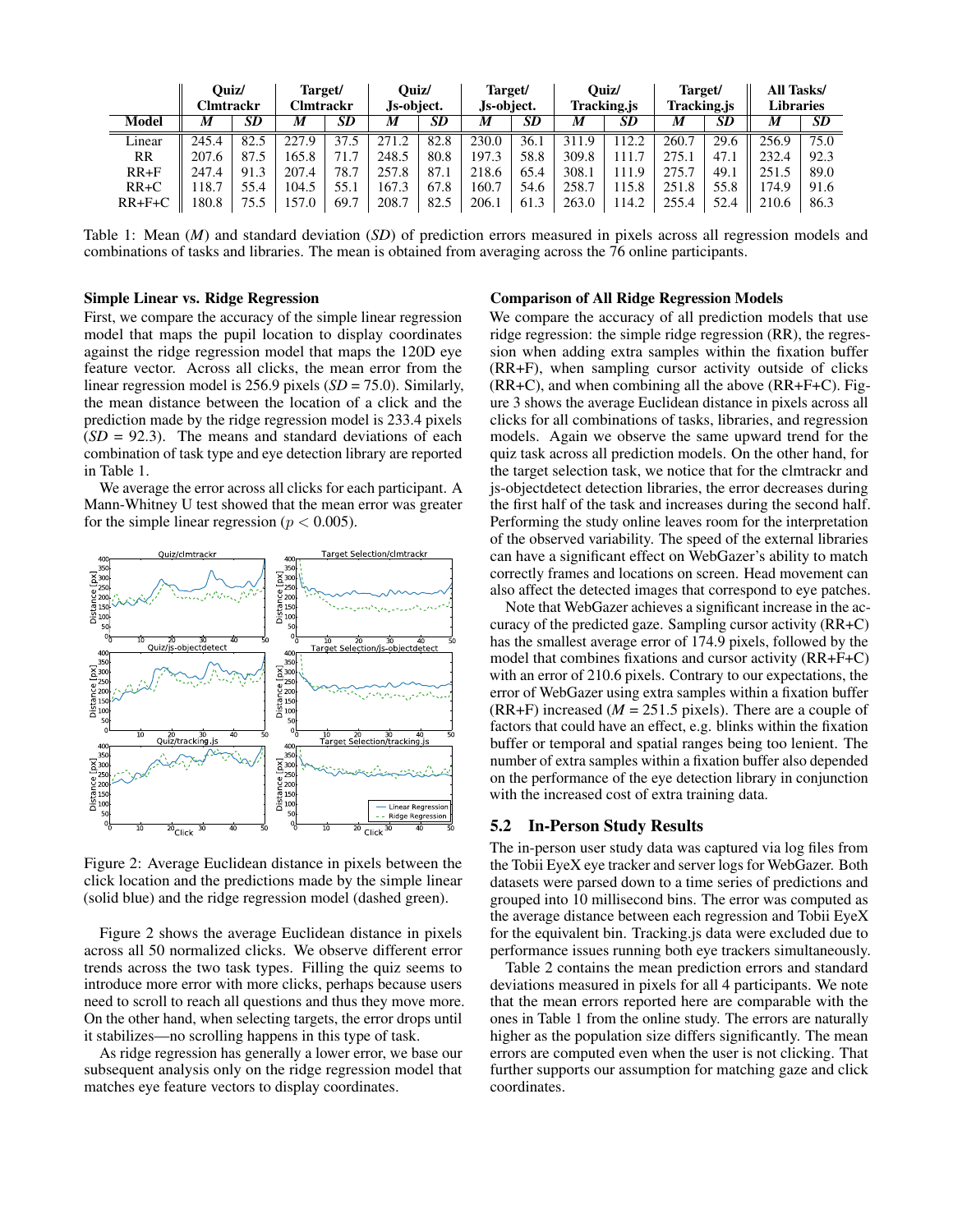|              | Ouiz/<br><b>Clmtrackr</b> |      | Target/<br>Clmtrackr |           |       | Ouiz/<br>Js-object. | Js-object. | Target/   | All Tasks/<br>2 Libraries |           |  |
|--------------|---------------------------|------|----------------------|-----------|-------|---------------------|------------|-----------|---------------------------|-----------|--|
| <b>Model</b> | M                         | SD   | M                    | <b>SD</b> | M     | <b>SD</b>           | M          | <b>SD</b> | M                         | <b>SD</b> |  |
| RR           | 214.7                     | 70.6 | 173.8                | 140.7     | 286.7 | 201.2               | 212.7      | 132.0     | 226.7                     | 175.3     |  |
| $RR + F$     | 234.7                     | 90.3 | 189.3                | 146.4     | 269.5 | 192.5               | 205.3      | 135.9     | 231.3                     | 178.8     |  |
| $RR+C$       | 128.9                     | 15.6 | 52.4                 | 139.0     | 197.1 | 159.0               | 195.9      | 133.6     | 169.0                     | 147.1     |  |
| $RR + F + C$ | 164.0                     | 56.7 | 177.6                | 160.1     | 200.1 | 150.7               | 197.4      | 137.1     | 187.4                     | 159.3     |  |

Table 2: In-person study mean (*M*) prediction errors and standard deviation (*SD*) measured in pixels across all regression models and tasks against the EyeX eye tracker. Only clmtrackr and js-objectdetect are reported.



Figure 3: Average prediction error in pixels made by the ridge regression model (blue), with extra sampling within fixation buffer (green), with sampling cursor activity (orange), and the combination of all three (black).

The two models with the lowest error were RR+C with  $M = 169$  pixels and RR+F+C with  $M = 187$  pixels. The average visual angle was 4.17◦ or 1.6 inches. In other words, non-click features that are based on an understanding of gazecursor relationships can improve the accuracy. For practical applications, the accuracy of the better eye detector (clmtrackr) with the best model (RR+C) achieved about 130 pixels of error.

### 5.3 Comparison with Other Webcam Eye Trackers

Two webcam eye trackers that take a similar approach to WebGazer are TurkerGaze and PACE. TurkerGaze is a crowdsourcing platform that guides users through games to collect information on image saliency. Its goal is not real-time gaze prediction and thus contains phases of explicit calibration and offline training with more sophisticated machine learning algorithms. Their pipeline also uses the ridge regression model (RR) with the same input and parameters that WebGazer uses and enhances with user interactions. As discussed in previous sections, our use of cursor activity improves the accuracy.

PACE is auto-calibrated and uses a variety of user interactions, reporting an average error of  $2.56^\circ$  in a lab study. A direct comparison with WebGazer is not appropriate as their functionality and focus differ significantly: i) WebGazer presents an in-browser webcam eye tracking library that can be incorporated in any website while PACE is a desktop application that performs general gaze prediction on a workstation and without focusing on the Web, ii) WebGazer provides gaze predictions instantaneously after a single interaction takes place while PACE relies on sophisticated training algorithms that need several hundreds of interactions to reach such accuracy, making it impractical for the context we have designed WebGazer—continuous gaze prediction on any website.

## 6 Discussion

There are numerous applications that webcam eye tracking can enable: large-scale naturalistic usability studies, identifying successful advertisements, integrating eye movements into online gaming, online newspapers can learn what their users read, clinicians can remotely perform attention bias tests, people with motor impairments can navigate websites with their eyes, researchers can better understand web user attention, and search engines can know more precisely which search results are examined to improve future result rankings.

Online webcam eye tracking has obvious privacy concerns that must be balanced with its benefits. This eye tracking procedure is opt-in as browsers request access to the webcam, and the website is able to use the data if the user agrees. The benefit of doing the eye tracking in real time on the clientside is that the video stream does not have to be sent over the web. We believe local processing is a critical requirement of any webcam eye tracker; otherwise, users risk unintentionally sending private information somewhere out of their control.

## 7 Conclusion

We presented WebGazer, a new approach for scalable and self-calibrated eye tracking on the browser using webcams. WebGazer can be added on any webpage and aims to democratize eye tracking by making it accessible to the masses. Our findings showed that incorporating how gaze and cursor relate can inform a more sophisticated eye tracking model. Using the best of the 3 tracking libraries and with our best regression model, the mean error is 104 pixels in a remote online study.

In its current state, WebGazer is useful for applications where the approximate location of the gaze is sufficient. The best arrangement for WebGazer mimics the abilities of a consumer-grade eye tracker, but can be deployed on any website. Its utility will improve as devices gain more powerful processing capabilities and webcams capture better images in poor lighting. We believe that this work takes a step towards ubiquitous online eye tracking, where scaling to millions of people in a privacy-preserving manner could lead to innovations in web applications and understanding web visitors.